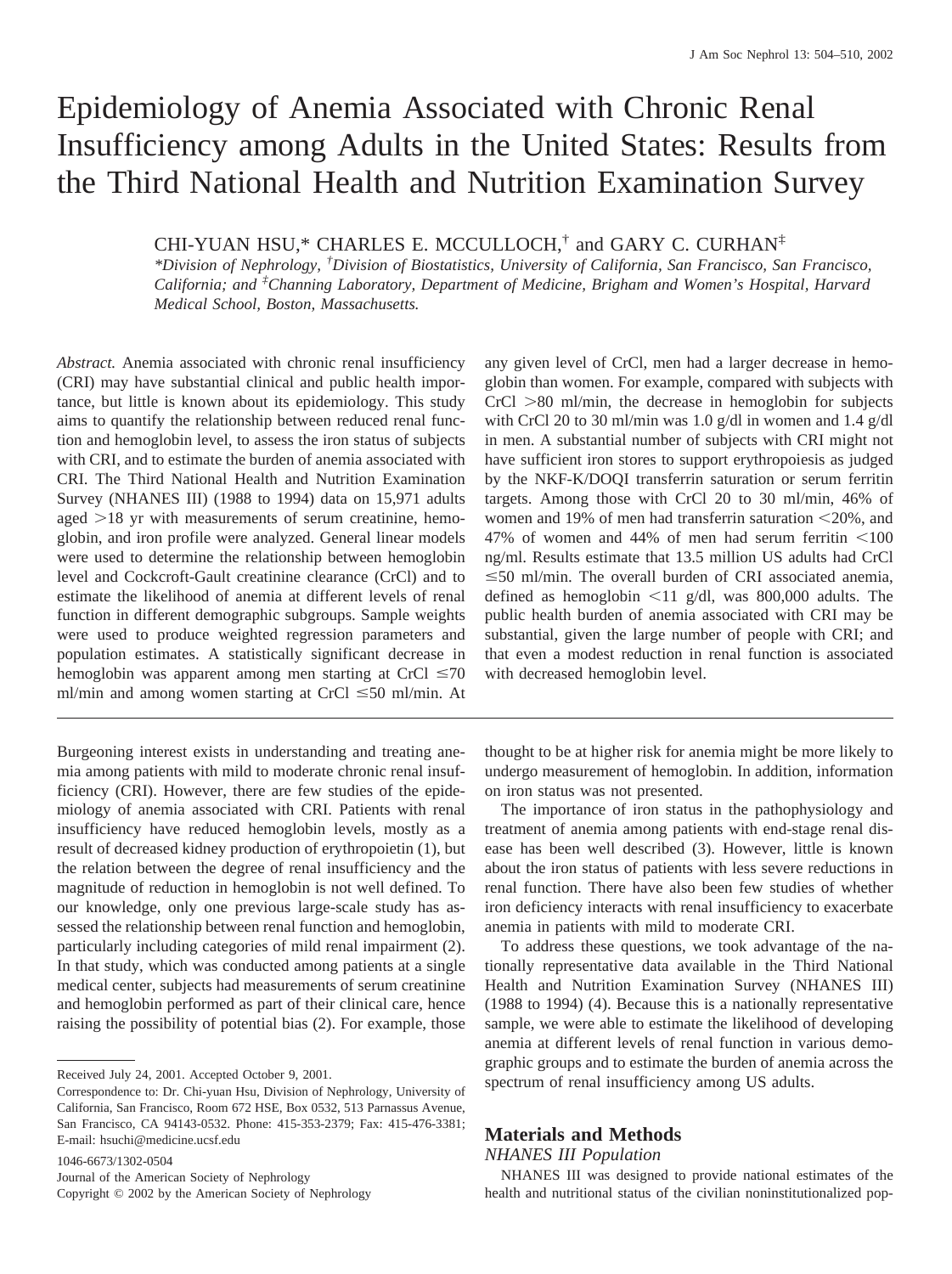ulation of the United States (4). We downloaded NHANES III data from the following Web site: *http://www.cdc.gov/nchs/about/major/ nhanes/nh3data.htm#Data Files 1a.* In NHANES III, 39,695 people were selected over the course of 6 yr. All NHANES III participants aged  $>12$  yr were eligible for measurement of a complete blood count and a biochemistry profile that included serum creatinine and iron profiles. Examinees reporting hemophilia or recent cancer chemotherapy treatment did not undergo venipuncture. We included in this study only adults aged  $>18$  yr who had measurements of both serum creatinine and hemoglobin.

#### *Assessment of Renal Function*

Serum creatinine was measured in NHANES III by the Hitachi 737 automated analyzer (Boehringer Mannheim Diagnostics, Indianapolis, IN) by using a rate Jaffé reaction. Renal function was assessed as the creatinine clearance (CrCl) estimated from the Cockcroft-Gault equation (5):

$$
CrCl (ml/min) = \frac{(140 - age) \times wt (kg)}{serum creationine (mg/dl) \times 72} (\times 0.85 \text{ for women})
$$

The Cockcroft-Gault estimated CrCl has been found to correlate well with measured CrCl in a large variety of patient populations, including both adult men and women (correlation coefficients, 0.8 to 0.9) (6). For the small number of subjects without body weight data (0.2% of the sample), we assigned the gender-specific median values.

#### *Data Management and Statistical Analyses*

Data management and statistical analysis were conducted by SAS version 8 (SAS, Cary, NC). NHANES III was a complex stratified random sample of the US population. Appropriate sample weights must therefore be used to obtain national estimates from the sampled population. The sample weights also adjust for noncoverage and nonresponse (7,8).

#### *Hemoglobin and Renal Function*

Subjects were divided into eight categories of renal function by their Cockcroft-Gault calculated CrCl as before  $(2)$ :  $> 80$  ml/min (reference),  $>70$  to  $\leq 80$  ml/min,  $>60$  to  $\leq 70$  ml/min,  $>50$  to  $\leq 60$ ml/min, >40 to  $\leq 50$  ml/min, >30 to  $\leq 40$  ml/min, >20 to  $\leq 30$ ml/min, and  $\leq$ 20 ml/min. Hemoglobin was examined as the dependent variable in a general linear model (PROC SURVEYREG) with age, race/ethnicity, and categories of CrCl as independent variables.

The value for age was that at the time of the screening interview. Race/ethnicity was defined as non-Hispanic white (reference group), non-Hispanic black, Mexican American, or other. These categories were predefined in NHANES III. The other category included all Hispanics who were not Mexican American and all non-Hispanics from racial groups other than white or black. Gender-specific analyses were performed.

## *Iron Status among Subjects with CRI*

Measures of transferrin saturation and ferritin were available in 15,837 (99%) of 15,971 of the subjects. By use of PROC SURVEYMEANS, we determined the percentage of men and women in the United States in the different categories of CrCl who had transferrin saturation  $\langle 20\% \rangle$  and serum ferritin level  $\langle 100 \rangle$  ng/ml. These cutoffs were chosen because the National Kidney Foundation (NKF-K/DOQI) Clinical Practice Guidelines recommend maintenance of target transferrin saturation  $\geq$ 20% and target serum ferritin level  $\geq 100$  ng/ml to ensure sufficient iron stores to support erythropoiesis among patients with reduced renal function (3).

### *Interaction between Renal Insufficiency and Iron Deficiency*

In addition to transferrin saturation and serum ferritin, erythrocyte protoporphyrin was also available in NHANES III to assess iron status. Iron deficiency is correlated with lower transferrin saturation and serum ferritin but higher erythrocyte protoporphyrin. To ensure that there would be a sufficient number of subjects in each category, we compared subjects in the lowest two gender-specific quartiles of transferrin saturation and serum ferritin with those above the median and those in the top two gender-specific quartiles of erythrocyte protoporphyrin with those below the median (quartile cutoffs given in Table 1). Whether iron deficiency was an effect modifier of the relation between renal insufficiency and hemoglobin was then tested for by entering interaction terms into the linear models.

## *Likelihood of Anemia at Different Levels of Renal Function*

Three different cutoff points for the definition of anemia were used: hemoglobin levels  $\leq 10, \leq 11$ , and  $\leq 12$  g/dl. We used linear modeling to estimate the likelihood of anemia at different levels of renal function. To ensure that our linear model was valid, transformation of the outcome variable (hemoglobin) was undertaken. The distribution of the error term and the estimated parameters from gender-stratified models were then used under this normality assumption to predict the likelihood of having a hemoglobin level  $\leq 10$ ,  $\leq 11$ , or  $\leq 12$  g/dl at different levels of renal function in different demographic groups.

#### *Burden of Anemia Associated with CRI*

To determine the burden of anemia associated with renal insufficiency, we estimated the number of adults in the United States that fell into different demographic and renal function categories by inflating with appropriate weights. The total number of adults with anemia was then calculated by multiplying the corresponding model derived likelihood of having a hemoglobin level  $\leq 10$ ,  $\leq 11$ , or  $\leq 12$  g/dl. The burden of anemia associated with CRI in the United States was defined as the difference between this number and the predicted number of people with anemia if all had  $CrCl > 80$  ml/min.

## **Results**

## *NHANES III Population*

A total of 19,215 NHANES III subjects  $>18$  yr were examined. Older people, Mexican Americans, and African Americans were oversampled in NHANES III. Among the participants, 15,971 (83%) had measurements of both serum creatinine and hemoglobin. Those excluded were on average older (age, mean  $\pm$ SD,  $53 \pm 22$  yr). The characteristics of the 8506 women and 7465 men studied are shown in Table 1. The mean Cockcroft-Gault estimated CrCl  $\pm$  SD was 83  $\pm$  33 ml/min for women and 88  $\pm$ 32 ml/min for men. The mean hemoglobin level was  $13.1 \pm 1.2$ g/dl for women and  $14.9 \pm 1.3$  g/dl for men.

#### *Hemoglobin and Renal Function*

Compared with men with  $CrCl > 80$  ml/min, the hemoglobin in men was significantly lower starting at a CrCl  $\leq 70$ ml/min (Table 2). However, a significant decrease in hemoglobin in women was seen only starting at a CrCl  $\leq 50$  ml/min (Table 2). At every level of CrCl, men had a greater absolute decrease in hemoglobin than women  $(P < 0.0001)$ . As an example, compared with subjects with a CrCl  $>80$  ml/min, the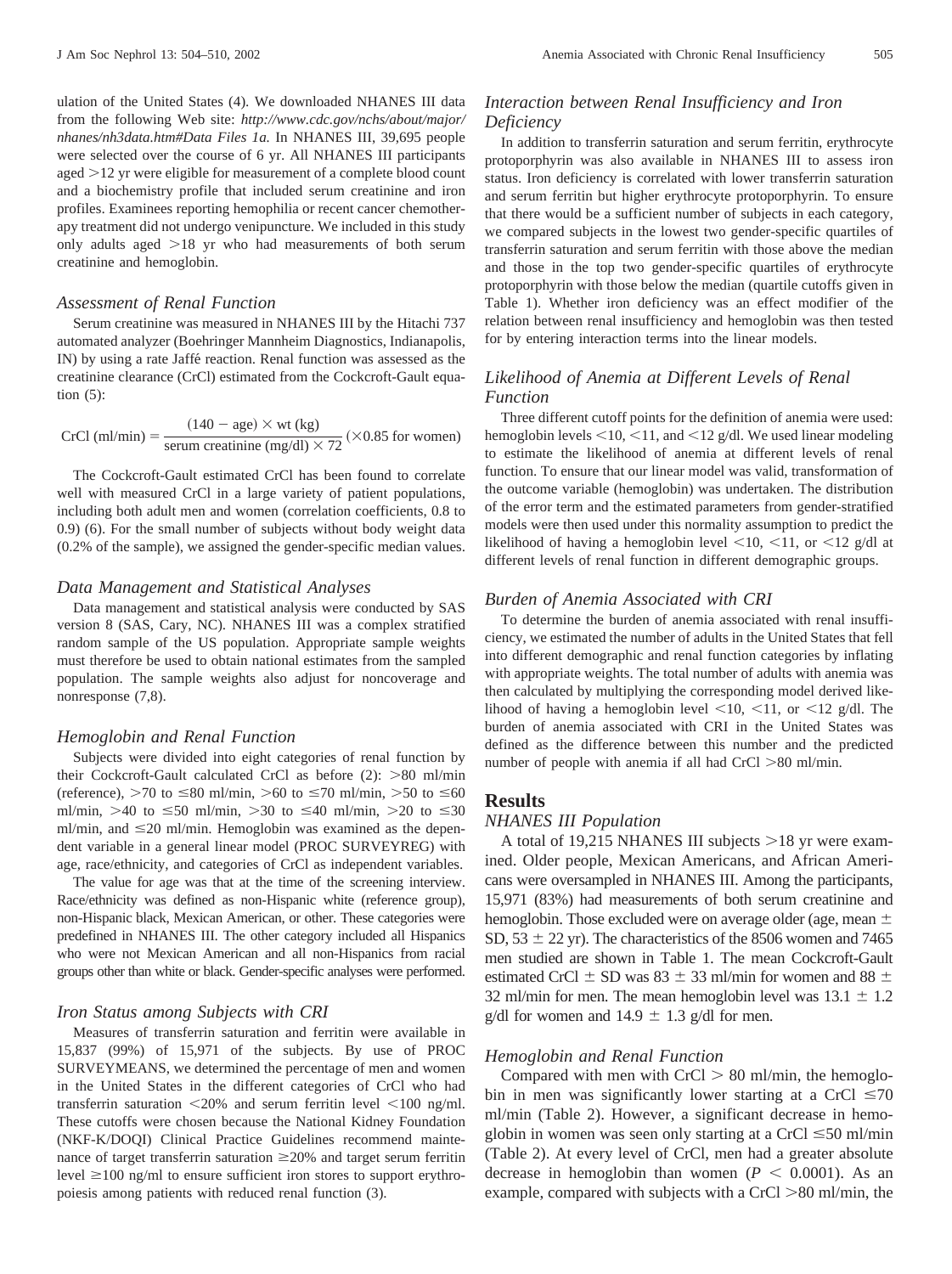| Table 1. Characteristics of the Third National Health and Nutrition Examination Survey population <sup>a</sup> |  |  |  |  |  |
|----------------------------------------------------------------------------------------------------------------|--|--|--|--|--|
|                                                                                                                |  |  |  |  |  |

| Characteristic                                                             | Women $(n = 8506)$         | Men $(n = 7465)$            |
|----------------------------------------------------------------------------|----------------------------|-----------------------------|
| Age $(yr)$                                                                 | $48 \pm 20$                | $48 \pm 20$                 |
| Weight (kg)                                                                | $70 \pm 18$                | $80 \pm 17$                 |
| Race/ethnicity (non-Hispanic white/non-Hispanic                            | 42/28/26/4                 | 41/26/29/4                  |
| black/Mexican American/other) (%)                                          |                            |                             |
| Hemoglobin $(g/dl)$                                                        | $13.1 \pm 1.2$             | $14.9 \pm 1.3$              |
| Hematocrit (%)                                                             | $39 \pm 3$                 | $44 \pm 4$                  |
| Serum creatinine ( $\mu$ mol/L) (mg/dl)                                    | $88 \pm 26 (1.0 \pm 0.3)$  | $106 \pm 35 (1.2 \pm 0.4)$  |
| $CrCl$ (ml/min)                                                            | $83 \pm 33$                | $88 \pm 32$                 |
| number (%) of subjects with:                                               |                            |                             |
| $CrCl > 80$ ml/min                                                         | 4206 (49%)                 | 4530 (61%)                  |
| $80 \geq CrCl > 70$ ml/min                                                 | 1206 (14%)                 | 878 (12%)                   |
| $70 \geq CrCl > 60$ ml/min                                                 | 961 (11%)                  | 670 (9%)                    |
| $60 \geq CrCl > 50$ ml/min                                                 | 786 (9%)                   | 532 (7%)                    |
| $50 \geq CrCl > 40$ ml/min                                                 | 621 (7%)                   | 437 (6%)                    |
| $40 \geq CrCl > 30$ ml/min                                                 | 462 (5%)                   | 298 (4%)                    |
| $30 \geq CrCl > 20$ ml/min                                                 | 225 (3%)                   | $92(1\%)$                   |
| $CrCl \leq 20$ ml/min                                                      | 39 (0.5%)                  | 28 (0.4%)                   |
| Transferrin saturation $(\%)^b$ (median, interquartile                     | $23 \pm 11$ (21, 15–28)    | $28 \pm 12$ (27, 20–34)     |
| range)                                                                     |                            |                             |
| Serum ferritin $(ng/ml)^b$ (median, interquartile<br>range)                | $90 \pm 122(54, 26 - 110)$ | $184 \pm 166$ (141, 83–232) |
| Erythrocyte protoporphyrin $(\mu g/dl)^b$ (median,<br>interquartile range) | $59 \pm 41 (51, 42 - 63)$  | $47 \pm 25 (42, 35 - 51)$   |

<sup>a</sup> All values are unweighted mean  $\pm$  SD unless otherwise stated. CrCl, creatinine clearance. <sup>b</sup> In 8434 women and 7403 men.

decrease in hemoglobin for subjects with a CrCl of 20 to 30 ml/min was 1.0 g/dl in women and 1.4 g/dl in men.

#### *Iron Status among Subjects with CRI*

A substantial number of US subjects with CRI do not have sufficient iron stores to support erythropoiesis as judged by the NKF-K/DOQI transferrin saturation or serum ferritin targets (Table 3). For example, among those with CrCl 20 to 30 ml/min, 46% of women and 19% of men had transferrin

saturation <20%; 47% of women and 44% of men had serum ferritin <100 ng/ml. However, it should be noted that subjects with higher CrCl also had similar iron indexes.

## *Interaction between Renal Insufficiency and Iron Deficiency*

Iron deficiency, reflected by low transferrin saturation or serum ferritin or by high erythrocyte protoporphyrin, was independently associated with lower hemoglobin level (data

|  |  | Table 2. Predicted change in mean hemoglobin level by renal function <sup>a</sup> |  |  |
|--|--|-----------------------------------------------------------------------------------|--|--|

|                             | Women                            |          | Men                            |          |  |
|-----------------------------|----------------------------------|----------|--------------------------------|----------|--|
| CrCl                        | Change in<br>Hemoglobin $(g/dl)$ | P Value  | Change in<br>Hemoglobin (g/dl) | P Value  |  |
| $CrCl > 80$ ml/min          | Reference                        |          | Reference                      |          |  |
| $80 \geq C rCl > 70$ ml/min | $-0.0$ ( $-0.1, 0.1$ )           | 0.68     | $-0.1$ ( $-0.2$ , 0.0)         | 0.16     |  |
| $70 \geq C rCl > 60$ ml/min | $-0.1$ ( $-0.2$ , 0.0)           | 0.08     | $-0.2$ ( $-0.3$ , $-0.0$ )     | 0.02     |  |
| $60 \geq C rCl > 50$ ml/min | $-0.1(-0.2, 0.1)$                | 0.36     | $-0.3(-0.5, -0.1)$             | 0.007    |  |
| $50 \geq C rCl > 40$ ml/min | $-0.2$ ( $-0.3, -0.0$ )          | 0.01     | $-0.4(-0.6, -0.2)$             | 0.0005   |  |
| $40 \geq C rCl > 30$ ml/min | $-0.4(-0.6, -0.2)$               | < 0.0001 | $-0.8(-1.1, -0.6)$             | < 0.0001 |  |
| $30 \geq C rCl > 20$ ml/min | $-1.0(-1.2, -0.7)$               | < 0.0001 | $-1.4(-2.1, -0.6)$             | 0.0005   |  |
| $CrCl \leq 20$ ml/min       | $-2.3(-2.8,-1.9)$                | < 0.0001 | $-2.7(-3.8,-1.6)$              | < 0.0001 |  |

<sup>a</sup> Adjusted for age and race/ethnicity; values in parentheses are 95% confidence intervals for parameter estimates. CrCl, creatinine clearance.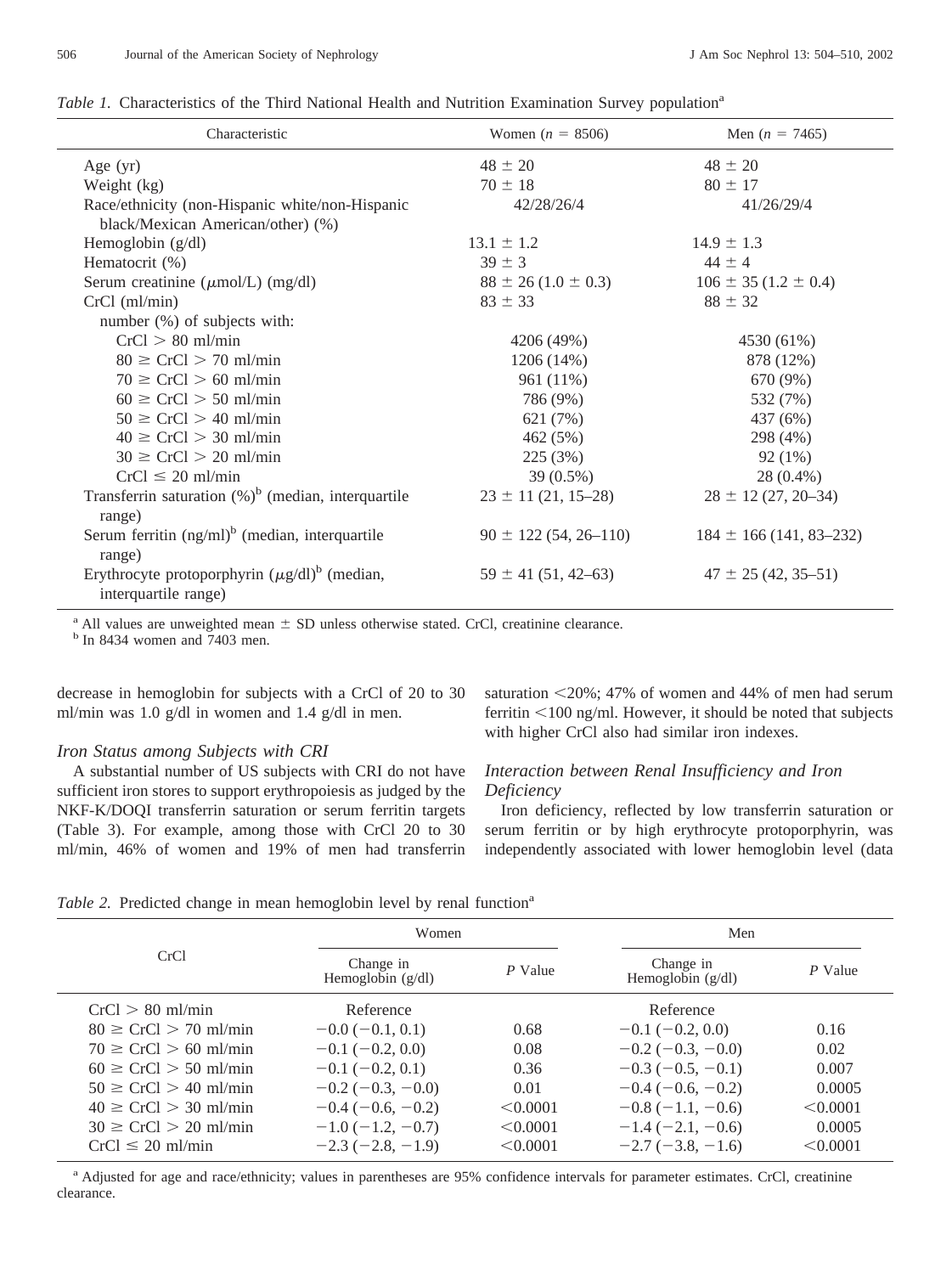|                                                                                                                                                                                                                                      | Women                                                                                                                |                                                                                                                        | Men                                                                                                                  |                                                                                                                     |  |  |
|--------------------------------------------------------------------------------------------------------------------------------------------------------------------------------------------------------------------------------------|----------------------------------------------------------------------------------------------------------------------|------------------------------------------------------------------------------------------------------------------------|----------------------------------------------------------------------------------------------------------------------|---------------------------------------------------------------------------------------------------------------------|--|--|
| CrCl                                                                                                                                                                                                                                 | Transferrin Saturation<br>$<$ 20%, % (95% CI)                                                                        | Serum Ferritin<br>$< 100$ ng/ml,<br>% (95% CI)                                                                         | <b>Transferrin Saturation</b><br>$<$ 20%, % (95% CI)                                                                 | Serum Ferritin<br>$< 100$ ng/ml,<br>% $(95\% \text{ CI})$                                                           |  |  |
| Overall                                                                                                                                                                                                                              | $40(38-43)$                                                                                                          | $76(74 - 78)$                                                                                                          | $21(19-23)$                                                                                                          | $32(30-34)$                                                                                                         |  |  |
| $CrCl > 80$ ml/min<br>$80 \geq C rCl > 70$ ml/min<br>$70 \geq C rCl > 60$ ml/min<br>$60 \geq CrCl > 50$ ml/min<br>$50 \geq C rCl > 40$ ml/min<br>$40 \geq C rCl > 30$ ml/min<br>$30 \geq C rCl > 20$ ml/min<br>$CrCl \leq 20$ ml/min | $43(40-46)$<br>$38(34-42)$<br>$37(32-42)$<br>$36(31-41)$<br>$39(35-44)$<br>$40(34-46)$<br>$46(38-53)$<br>$59(43-76)$ | $81(79-84)$<br>$81(77-85)$<br>$78(74 - 81)$<br>$62(58-67)$<br>$55(51-59)$<br>$59(53-65)$<br>$47(41-54)$<br>$47(28-67)$ | $20(18-22)$<br>$21(16-25)$<br>$22(17-27)$<br>$21(15-27)$<br>$30(23-36)$<br>$35(27-43)$<br>$19(11-26)$<br>$69(59-80)$ | $31(29-33)$<br>$28(23-34)$<br>$36(29-43)$<br>$34(27-41)$<br>$41(33-50)$<br>$37(30-44)$<br>$44(33-55)$<br>44 (28–59) |  |  |

*Table 3.* Observed frequency  $(\%)$  of US population with low iron indexes by renal function<sup>a</sup>

<sup>a</sup> CrCl, creatinine clearance; 95% CI, 95% confidence interval.

not shown). Including iron measures in the models did not materially alter the relation between renal insufficiency and hemoglobin (data not shown).

In men, there was a suggestion that the effects of iron deficiency and renal insufficiency were more than strictly additive. In a model with categories of renal function and erythrocyte protoporphyrin entered as main terms and their products as interaction terms, we found that men with either CrCl 20 to 30 ml/min or  $\leq$  20 ml/min and also in the highest quartile of erythrocyte protoporphyrin had an additional decrease in hemoglobin of 1.8 g/dl ( $P = 0.008$  and 0.03, respectively). However, this interaction was not observed when transferrin saturation or serum ferritin were used to assess iron status, and it was not observed among women.

## *Likelihood of Anemia at Different Levels of Renal Function*

The likelihood of anemia varied with demographic variables as well as with renal function (Table 4). In multivariate analysis, we noted that a higher likelihood of anemia was found among blacks (*versus* whites), older (*versus* younger) men and younger (*versus* older) women. For example, among non-Hispanic black women aged 61 to 70 yr, the model predicted likelihood of having a hemoglobin  $\leq$ 11 g/dl increased from 10% among those with CrCl  $> 80$  ml/min to 14% among those with CrCl 40 to 50 ml/min to 32% among those with CrCl 20 to 30 ml/min. The corresponding figures among non-Hispanic white men aged 31 to 40 yr were  $\leq 1$ , 1, and 3% (Table 4).

#### *Burden of Anemia Associated with CRI*

We estimated from NHANES III data that 9.7 million adult women and 3.8 adult million men in the United States have  $CrCl \leq 50$  ml/min.

When anemia was defined as hemoglobin  $\leq 10$  g/dl, we estimated that there were 330,000 adult women and 150,000 adult men with anemia associated with CRI. When the cutoff

point was raised to hemoglobin  $\leq 11$  g/dl, the estimates were 610,000 women and 230,000 men. When anemia was defined as hemoglobin  $\leq 12$  g/dl, the estimated burden of anemia associated with CRI in the United States among adults was 1,200,000 women and 390,000 men.

#### **Discussion**

Increasing attention is being paid to understanding and treating anemia among patients with CRI not yet requiring dialysis. In this population, anemia contributes to adverse health effects such as left ventricular hypertrophy (9–11). Anemia treatment with epoetin might ameliorate ventricular hypertrophy and improve quality of life and other measures of health (12–16). The National Kidney Foundation (NKF-K/DOQI) Clinical Practice Guidelines recommend an evaluation of anemia among patients with renal insufficiency when the hemoglobin is  $\leq$ 11 g/dl among premenopausal women and  $\leq$ 12 g/dl among adult men and postmenopausal women (3). Epoetin treatment is recommended for patients with CRI, whether dialysis dependent or not, to achieve a target hemoglobin of 11 to 12 g/dl (3). Similar guidelines have been put forth by the European Renal Association/European Dialysis and Transplantation Association (17).

Much remains unknown about anemia in patients with mild to moderate CRI. We have shown from a study at a single institution that a decrease in hemoglobin could be detected at more modest degrees of renal insufficiency than previously realized (2). In addition, at any given level of CrCl, men had a larger decrease in hemoglobin than women (2). We now confirm and extend these findings in a nationally representative sample. Unlike in our previous study of ambulatory patients in whom the indications for measuring serum creatinine and hemoglobin were unknown, the analysis presented here is based on measurements routinely performed as part of NHANES III. The similar quantitative relations between hemoglobin and CrCl observed in two independent cohorts provide strong evidence that these are unbiased findings. The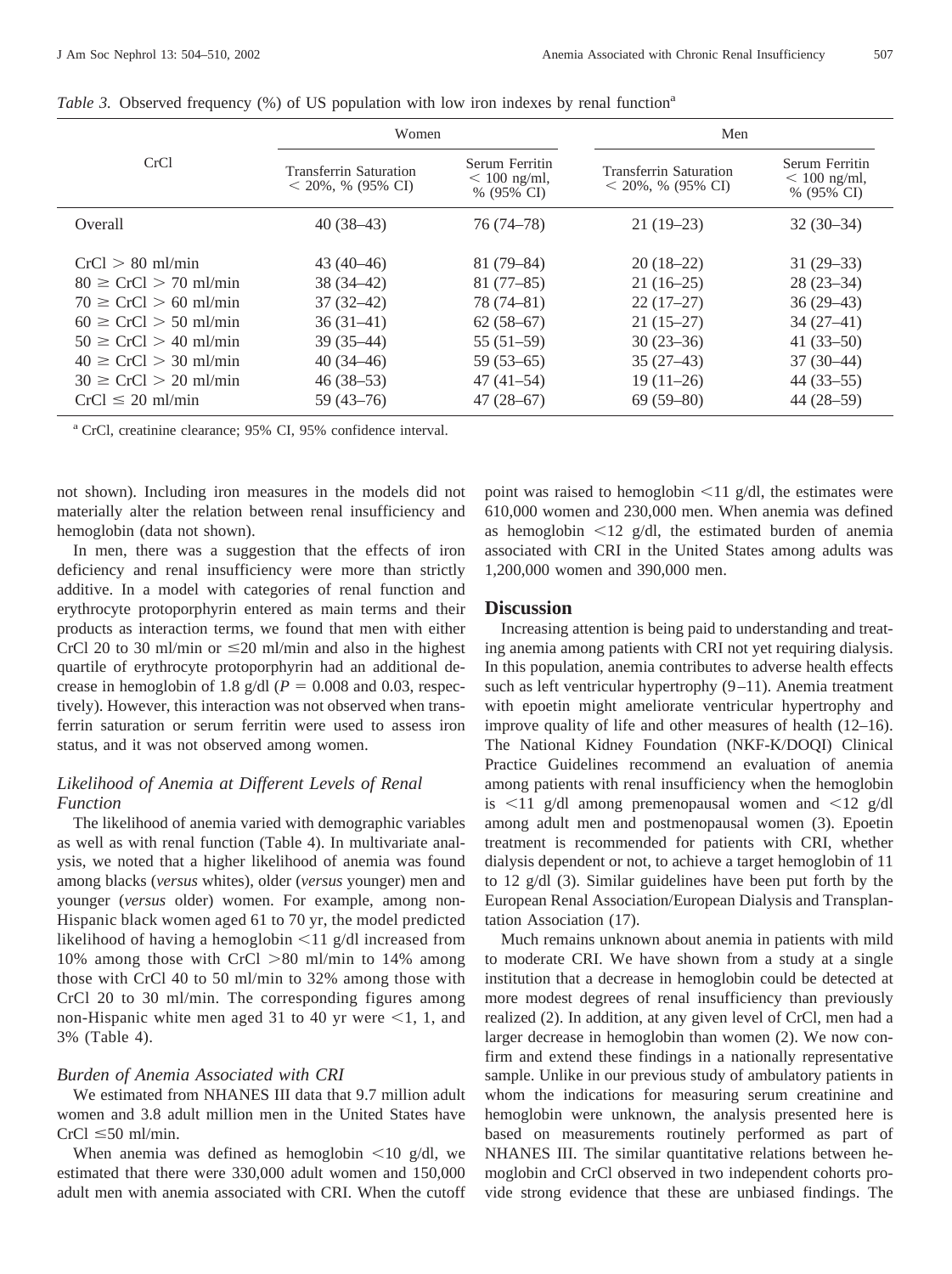| Demographic Subgroup |                             |                                     | Women       |             | Men<br>Likelihood (%) of Hemoglobin Level: |                |                |  |
|----------------------|-----------------------------|-------------------------------------|-------------|-------------|--------------------------------------------|----------------|----------------|--|
|                      |                             | Likelihood (%) of Hemoglobin Level: |             |             |                                            |                |                |  |
|                      | $<$ 10 g/dl                 | $\leq$ 11 g/dl                      | $<$ 12 g/dl | $<$ 10 g/dl | $<$ 11 g/dl                                | $<$ 12 g/dl    |                |  |
| Non-Hispanic white   |                             |                                     |             |             |                                            |                |                |  |
| age $31-40$          | $CrCl > 80$ ml/min          | $\overline{2}$                      | 4           | 11          | $<$ 1                                      | $<$ 1          |                |  |
|                      | $50 \geq C rCl > 40$ ml/min | 3                                   | 6           | 15          | $<$ 1                                      |                | 2              |  |
|                      | $30 \geq CrCl > 20$ ml/min  | 10                                  | 18          | 34          | $\overline{2}$                             | 3              | 6              |  |
| age $61-70$          | $CrCl > 80$ ml/min          | 1                                   | 2           | 7           | 1                                          | 1              | $\mathfrak{Z}$ |  |
|                      | $50 \geq CrCl > 40$ ml/min  | 1                                   | 3           | 10          | 1                                          | 2              | 4              |  |
|                      | $30 \geq CrCl > 20$ ml/min  | 6                                   | 12          | 25          | 4                                          | $\overline{7}$ | 12             |  |
| Non-Hispanic black   |                             |                                     |             |             |                                            |                |                |  |
| age 31–40            | $CrCl > 80$ ml/min          | 8                                   | 15          | 30          | 1                                          | 2              | 5              |  |
|                      | $50 \geq CrCl > 40$ ml/min  | 12                                  | 21          | 38          | $\overline{2}$                             | 4              | 7              |  |
|                      | $30 \geq CrCl > 20$ ml/min  | 29                                  | 42          | 63          | 7                                          | 10             | 17             |  |
| age $61-70$          | $CrCl > 80$ ml/min          | 5                                   | 10          | 22          | 3                                          | 5              | 9              |  |
|                      | $50 \geq CrCl > 40$ ml/min  | 7                                   | 14          | 28          | 5                                          | 8              | 13             |  |
|                      | $30 \geq CrCl > 20$ ml/min  | 20                                  | 32          | 52          | 13                                         | 18             | 28             |  |
| Mexican-American     |                             |                                     |             |             |                                            |                |                |  |
| age 31–40            | $CrCl > 80$ ml/min          | 3                                   | 6           | 16          | $<$ 1                                      | $<$ 1          |                |  |
|                      | $50 \geq CrCl > 40$ ml/min  | 5                                   | 10          | 21          | $<$ 1                                      |                | 2              |  |
|                      | $30 \geq CrCl > 20$ ml/min  | 15                                  | 24          | 43          | 2                                          | 3              | 5              |  |
| age $61-70$          | $CrCl > 80$ ml/min          | 2                                   | 4           | 10          | 1                                          |                | $\overline{2}$ |  |
|                      | $50 \geq CrCl > 40$ ml/min  | 3                                   | 6           | 14          |                                            | $\overline{2}$ | 4              |  |
|                      | $30 \geq CrCl > 20$ ml/min  | 9                                   | 17          | 32          | 4                                          | 6              | 10             |  |

*Table 4.* Predicted likelihood (%) of anemia by renal function in select demographic subgroups (multivariate analysis)<sup>*a*</sup>

<sup>a</sup> CrCl, creatinine clearance.

magnitude of the decrease in hemoglobin observed among those with mild to moderate CRI is important because prospective studies have shown that in this range of hemoglobin, each 0.5 g/dl decrease is associated with an odds ratio for increase in left ventricular mass of 1.3 (11).

Although extensive literature exists on the importance of iron status in determining response to administered epoetin among patients with end-stage renal disease, few studies have examined iron status or the relationship between iron status and hemoglobin among patients with reduced endogenous erythropoietin production. The observation that patients with endstage renal disease appear to have a "functional iron deficiency" (3) led us to hypothesize that not only were iron deficiency and renal insufficiency both independent risk factors for anemia, but there might be an interaction. The same degree of iron deficiency might be associated with a greater drop in hemoglobin in patients with reduced renal function than in patients with preserved renal function.

Because no single biochemical indicator is consistently diagnostic of iron deficiency (18,19), we studied serum ferritin, a measure of storage iron (20); transferrin saturation, a measure of current iron supply to tissues (20); and erythrocyte protoporphyrin, an indicator of iron supply to erythroid precursors over a longer term (20). We found that a large fraction of US patients with CRI not yet requiring dialysis had iron stores below the NKF-K/DOQI targets (although there was no consistent relationship between measures of iron status and CrCl).

The effects of iron deficiency and renal insufficiency appeared more than strictly additive among men only when erythrocyte protoporphyrin was used as a measure of iron status. Further studies are therefore needed to clarify whether there is indeed an interaction between iron deficiency and renal insufficiency and whether this differs by gender.

Our estimate of the prevalence of renal insufficiency in the United States is similar to that of other investigators. Both also using NHANES III data, Jones *et al.* (21) estimated that 6.2 million Americans aged  $\geq 12$  yr had serum creatinine  $\geq 1.5$ mg/dl, and Wei *et al.* (22) estimated that 12.5 million aged  $\geq$ 17 yr had CrCl <50 ml/min per 1.73 m<sup>2</sup>. In agreement with previous research, we observed that blacks, older men, and younger women have, on average, lower hemoglobin levels (23,24). Given the large number of subjects with reduced renal function, and given the fact that increased risk of anemia is seen even among patients with only modest reductions in CrCl, the burden of anemia associated with CRI is substantial.

Our estimate of the number of people in the United States with anemia associated with CRI is higher than that found by Strauss *et al.* (25), who concluded that between 68,000 and 75,000 people had "predialysis" renal insufficiency and anemia (defined as hematocrit  $\leq 30\%$ ). Possible reasons for the differ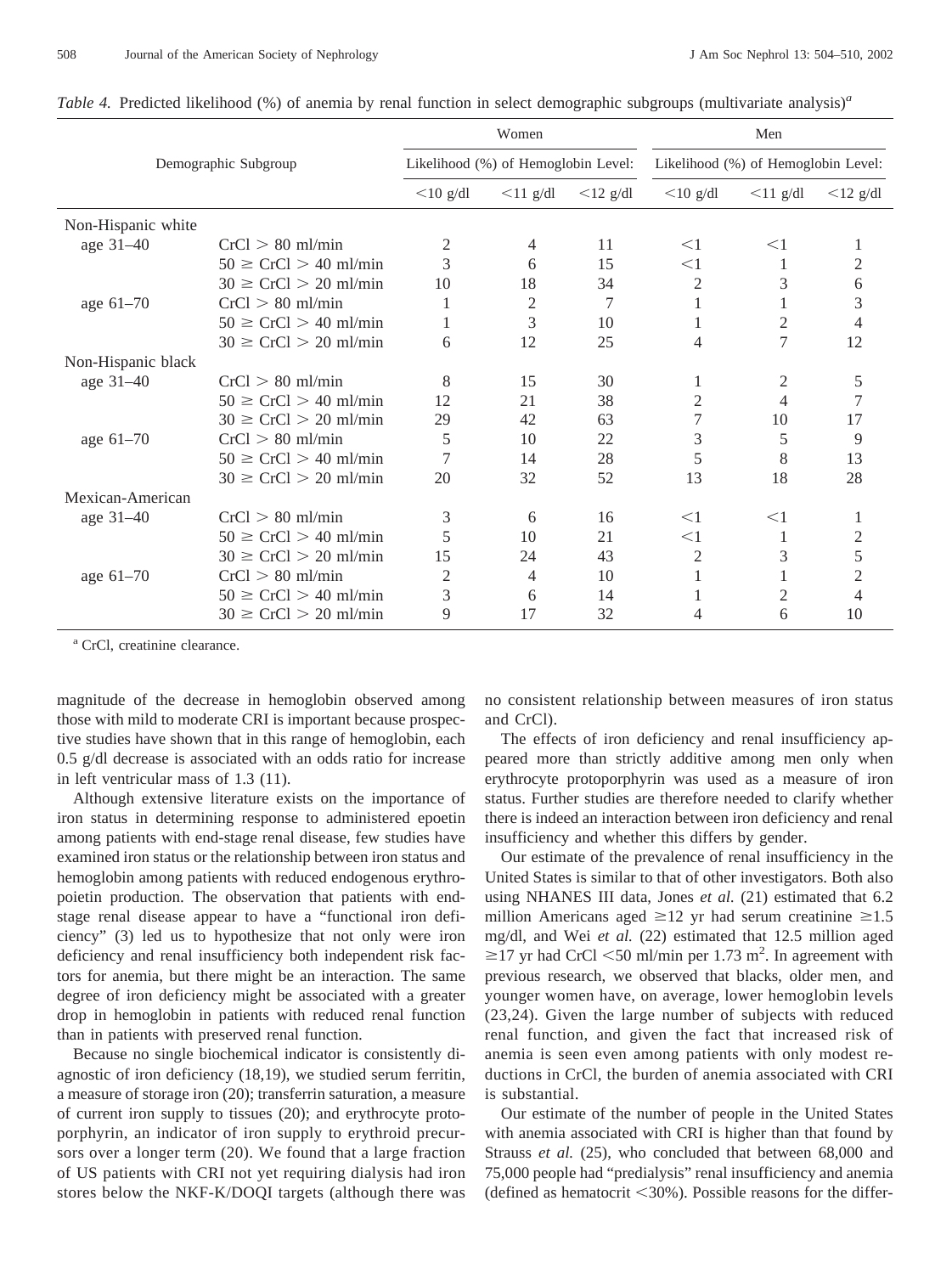ence in prevalence estimates include the fact that Strauss *et al.* (25) used data from NHANES II, which was conducted from 1976 to 1980; their population estimate was based on only 44 sampled people with serum creatinine between 2.0 and 8.0 mg/dl, and the estimate of proportion of patients with hematocrit <30% was based on pooling 182 patients from three different studies.

The advantages of our modeling approach over direct assessment of the percentage of people falling below hemoglobin cutoffs include full use of the information available in the continuously distributed outcome (hemoglobin) and smoothing out of sample variation that was evident because of the small sample sizes for some of the demographic and renal function categories. For example, there might not be a 61 to 70 yr-old non-Hispanic white woman with CrCl 20 to 30 ml/min sampled in NHANES III (and therefore no directly observed hemoglobin level), although such people exist in the United States.

The findings from the report presented here should be interpreted in the context of the study design. Only calculated CrCl were used; actual measurements of CrCl or GFR were not done. As this was a cross-sectional study, we did not have information on how hemoglobin changes over time in people with progressive renal insufficiency. Although NHANES III oversampled some subjects at higher risk for renal insufficiency (*e.g.,* elderly subjects and minorities), sampling gaps remained in some demographic and renal function subgroups. For example, the number of NHANES III subjects with CrCl  $\leq$ 30 ml/min was relatively small, and this decreased our modeling precision. We probably underestimated the number of subjects with anemia associated with CRI because we excluded people in NHANES III who were examined but who did not have measures of creatinine or hemoglobin, and these examinees on average were older.

In conclusion, by using the nationally representative NHANES III data, we found that a decrease in the hemoglobin level was apparent even among adults with only modest decrements in renal function. The magnitude of the decrease in hemoglobin was greater for men than for women at any level of CrCl. Clearly, the overall burden of anemia associated with CRI in the United States is substantial. Future studies should examine the benefits and cost-effectiveness of treating anemia in subjects with mild to moderate CRI.

## **Acknowledgments**

C-YH was supported by the American Kidney Fund Clinical Scientist in Nephrology Award. GCC was supported by the National Institutes of Health (RO1 DK 52866).

#### **References**

- 1. Remuzzi G, Minetti L: Hematologic consequences of renal failure. In: *Brenner and Rector's The Kidney*, Vol. 2, 6th Ed., edited by Brenner BM, Philadelphia: WB Saunders, 2000, pp 2079– 2102
- 2. Hsu CY, Bates DW, Kuperman GJ, Curhan GC: Relationship between hematocrit and renal function in men and women. *Kidney Int* 59: 725–731, 2001
- 3. National Kidney Foundation NKF-K/DOQI clinical practice guidelines for anemia of chronic kidney disease: Update 2000. *Am J Kidney Dis* 2001;37[Suppl 1]: S182–S238
- 4. National Center for Health Statistics. *Third National Health and Nutrition Examination Survey, 1988–1994: Plan and Operation of the Third National Health and Nutrition Examination Survey, 1988–94* [CD-ROM], revised September 1997. Hyattsville, MD, Centers for Disease Control and Prevention, 1996
- 5. Cockcroft DW, Gault MH: Prediction of creatinine clearance from serum creatinine. *Nephron* 16: 31–41, 1976
- 6. Gault MH, Longerich LL, Harnett JD, Wesolowski C: Predicting glomerular function from adjusted serum creatinine. *Nephron* 62: 249–256, 1992
- 7. National Center for Health Statistics. *Third National Health and Nutrition Examination Survey, 1988–1994: Weighting and Estimation Methodology* [CD-ROM], revised September 1997. Hyattsville, MD, Centers for Disease Control and Prevention, 1996
- 8. National Center for Health Statistics. *Third National Health and Nutrition Examination Survey, 1988–1994: Analytic and Reporting Guidelines* [CD-ROM], revised September 1997. Hyattsville, MD, Centers for Disease Control and Prevention, 1996
- 9. Levin A, Singer J, Thompson CR, Ross H, Lewis M: Prevalent left ventricular hypertrophy in the predialysis population: Identifying opportunities for intervention. *Am J Kidney Dis* 27: 347– 354, 1996
- 10. Tucker B, Fabbian F, Giles M, Thuraisingham RC, Raine AE, Baker LR: Left ventricular hypertrophy and ambulatory blood pressure monitoring in chronic renal failure. *Nephrol Dial Transplant* 12: 724–728, 1997
- 11. Levin A, Thompson CR, Ethier J, Carlisle EJ, Tobe S, Mendelssohn D, Burgess E, Jindal K, Barrett B, Singer J, Djurdjev O: Left ventricular mass index increase in early renal disease: Impact of decline in hemoglobin. *Am J Kidney Dis* 34: 125–134, 1999
- 12. US Recombinant Human Erythropoietin Predialysis Study Group. Double-blind, placebo-controlled study of the therapeutic use of recombinant human erythropoietin for anemia associated with chronic renal failure in predialysis patients. *Am J Kidney Dis* 18: 50 –59, 1991 [erratum *Am J Kidney Dis* 18: 420, 1991]
- 13. Roth D, Smith RD, Schulman G, Steinman TI, Hatch FE, Rudnick MR, Sloand JA, Freedman BI, Williams WW Jr, Shadur CA, Benz RL, Teehan BP, Revicki DA, Sarokhan BJ, Abels RI: Effects of recombinant human erythropoietin on renal function in chronic renal failure predialysis patients. *Am J Kidney Dis* 24: 777–784, 1994
- 14. Revicki DA, Brown RE, Feeny DH, Henry D, Teehan BP, Rudnick MR, Benz RL: Health-related quality of life associated with recombinant human erythropoietin therapy for predialysis chronic renal disease patients. *Am J Kidney Dis* 25: 548–554, 1995
- 15. Portolés J, Torralbo A, Martin P, Rodrigo J, Herrero JA, Barrientos A: Cardiovascular effects of recombinant human erythropoietin in predialysis patients. *Am J Kidney Dis* 29: 541–548, 1997
- 16. Hayashi T, Suzuki A, Shoji T, Togawa M, Okada N, Tsubakihara Y, Imai E, Hori M: Cardiovascular effect of normalizing the hematocrit level during erythropoietin therapy in predialysis patients with chronic renal failure. *Am J Kidney Dis* 35: 250–256, 2000